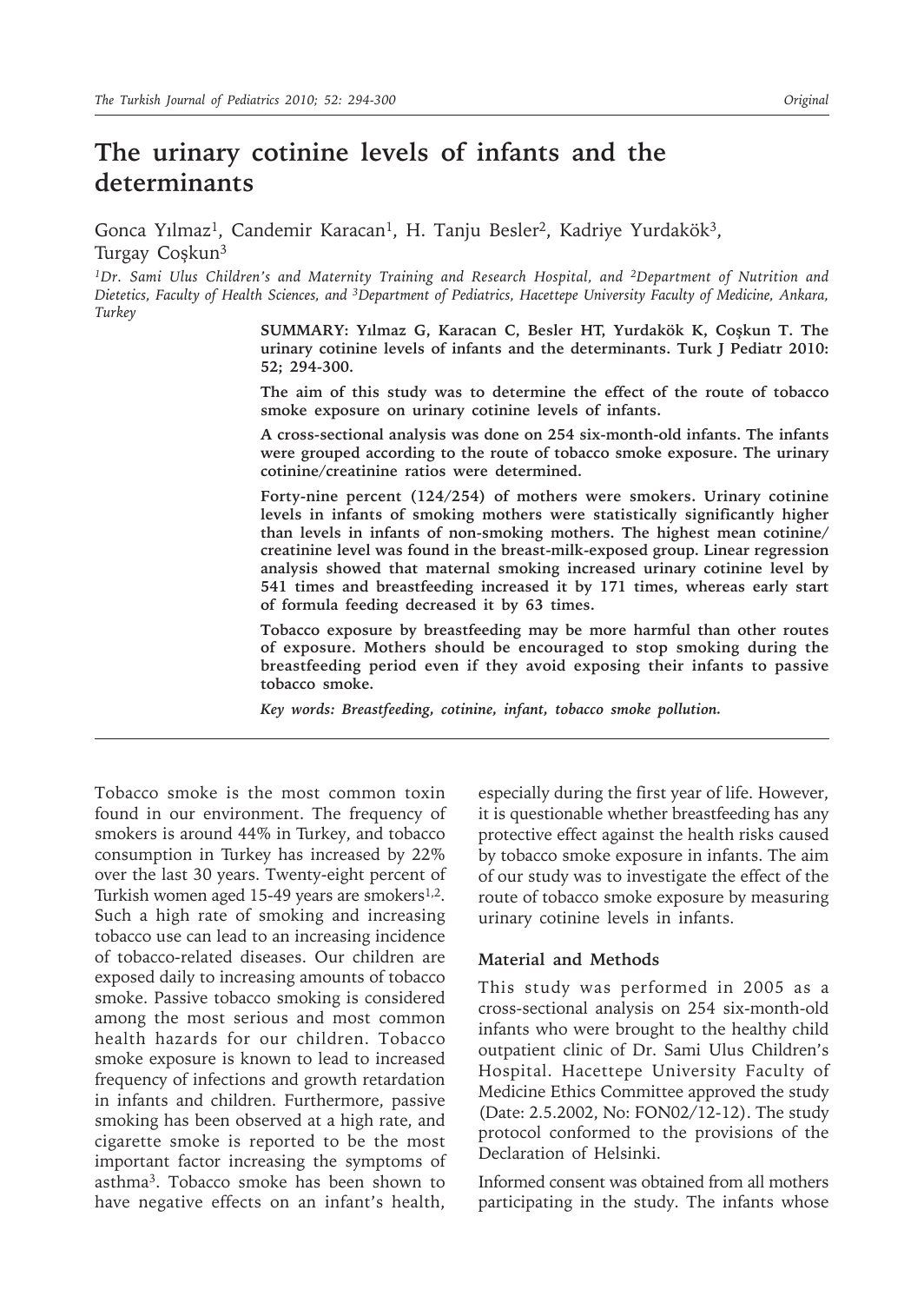mothers accepted the conditions of the study entered the project. The mothers belonged to low-to-middle socioeconomic class.

The mothers were asked to complete a questionnaire, which included information about the education and occupation of both parents, birth season, the number of babies in the family, income of the family, health status of the mother, breastfeeding status of the infants, smoking status of mother, father and other family members, type of family, presence or not of another child at home less than five years of age, sex of infant, birthweight of infant, start of formula feeding, and total number of cigarettes smoked at home per day.

In our study, a mother smoking at least one cigarette per day was defined as a smoking mother. Smoking anywhere within the house was evaluated as exposure. Smoking outside the house was not considered as exposure to passive smoke. A nursing mother who smoked outside the house led to tobacco smoke exposure by breastfeeding only.

Infants were divided into 4 groups:

Group 1: Patients free from any exposure.

Group 2: Those who were exposed to cigarettes through breastfeeding (total number of cigarettes smoked in their homes varied between 15 and 40 per day).

Group 3: Those exposed passively (total number of cigarettes smoked in their homes varied between 15 and 40 per day).

Group 4: Those exposed both by breastfeeding and passively (total number of cigarettes smoked in their homes varied between 15 and 40 per day).

To determine the amount of tobacco smoke exposure of the infant, cotinine level in urine was measured in each patient. Urine samples taken from the infants for cotinine measurements were kept at -80°C until analysis. Cotinine measurement was performed by using gas chromatography-mass spectroscopy method (GC-MS-MS). A Model 6890 Agilent gas chromatograph equipped with a nitrogen phosphorus detector and a 10 m x.53 mm cross-linked used silica capillary column inlet system were used. Interassay variability was less than 7%.

Urinary creatinine concentrations were determined by the Jaffe rate method, using reagents supplied by Beckman, on an Astra routine analyzer. Cotinine level was obtained as cotinine/creatinine ratio (ng/mg).

For statistical analysis, significance was taken as p<0.05. Student's t-test for independent samples was used for the comparison of the means of two groups; chi-square test was used for comparison of n x 2 tables; and variance analysis was used for comparison of means of more than two groups. Linear regression analysis was done in order to determine independent factors affecting the urinary cotitine/creatinine ratio of infants. Forward likelihood ratio was chosen as a method. For entrance into the model, p was taken as 0.05, and for exclusion from the model, p was accepted as 0.10. The dependent factor was the urinary cotitine/creatinine ratio of infants. Independent factors were education and occupation of the mother and father, birth season, the number of babies in the family, income of the family, health status of the mother, breastfeeding status of the infants, smoking status of the mother, father and other family members, type of family, presence or not of another child at home less than five years of age, sex of infant, birthweight of infant, start of formula feeding, and total number of cigarettes smoked at home per day.

## **Results**

Demographic characteristics of mothers are shown in Table I.

The study population consisted of 130 (51%) males and 124 (49%) female infants. One hundred twenty-one (48%) infants were breastfed alone, 12 (5%) were both on breastfeeding and supplementary feeding, 81 (32%) were brestfed for a period shorter than six months and then with formula, and 40 (16%) were fed with formula only. The comparisons of beginning of formula feeding, mean breastfeeding durations and mean birthweights of infants of smoking and non-smoking mothers are shown in Table II.

Forty-nine percent (124/254) of mothers were smokers. Fifty-eight percent (146/254) of fathers were smoking within the house. In 8% (21/254) of families, there was another smoker in addition to the mother and father.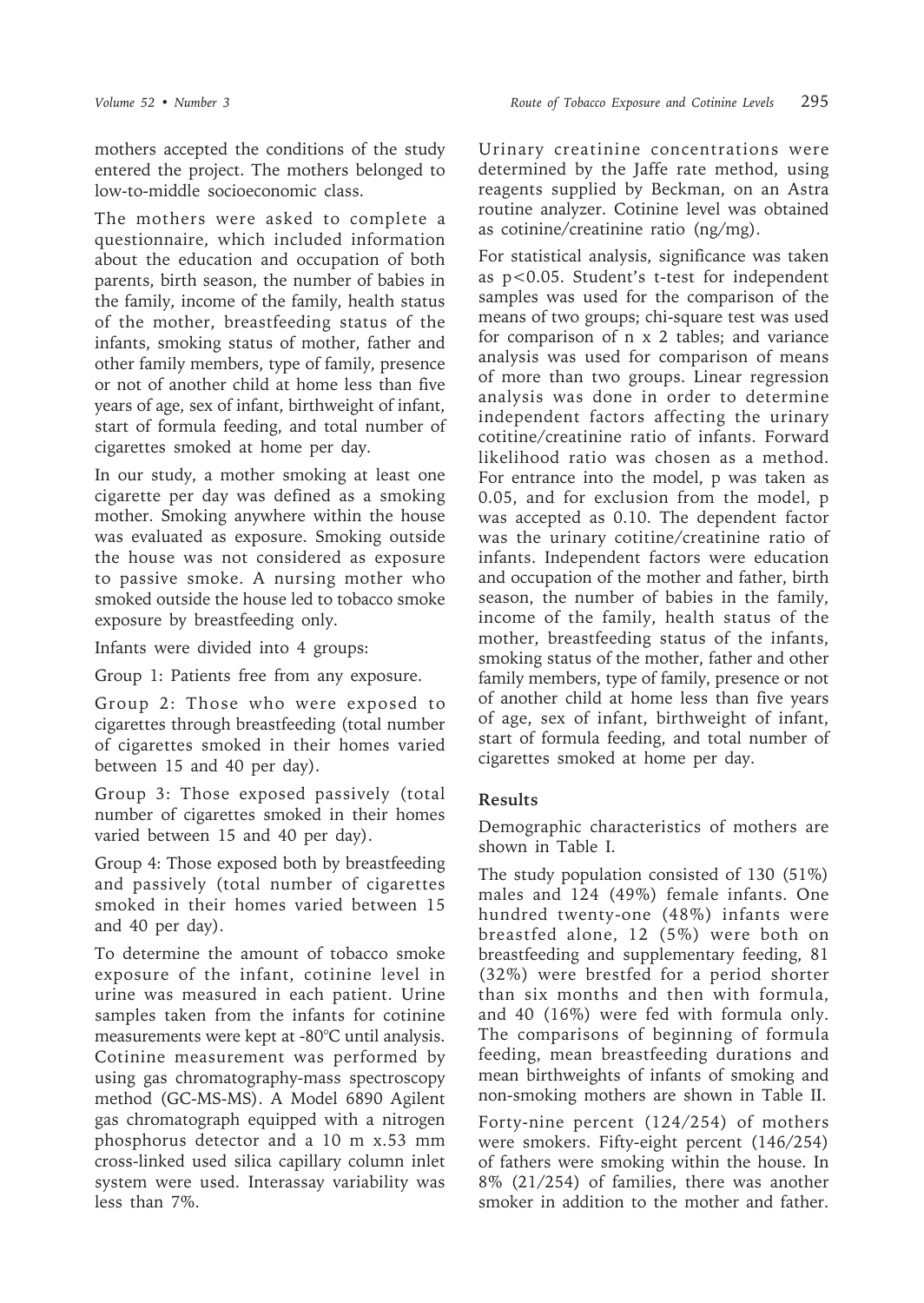| Age of mother $29 \pm 4.0$ (23-28) years                                                                                                                                                                   |                                                                                                                                                                                                                                  |
|------------------------------------------------------------------------------------------------------------------------------------------------------------------------------------------------------------|----------------------------------------------------------------------------------------------------------------------------------------------------------------------------------------------------------------------------------|
| Education of mother<br>Illiterate $18(7\%)$<br>Primary 101 (40%)<br>Secondary 78 (31%)<br>High school $40$ $(16\%)$<br>University 17 (6%)<br>Occupation of mother<br>Housewife 74 (29%)<br>Worker 77 (30%) | Total number of cigarettes smoked/day by mother<br>0130(51%)<br>One $4(2\%)$<br>Five 52 (20%)<br>Ten 41 (16%)<br>Twenty 27 (11%)<br>Smoking mothers resumed smoking after delivery in<br>One month 35 (28%)<br>2 months 56 (45%) |
| Government official 63 (25%)<br>Trades person 24 (9%)<br>Employer 16 $(7%)$                                                                                                                                | 3 months 33 (27%)                                                                                                                                                                                                                |

**Table I.** Demographic Characteristics of Mothers (n=254)

In 65% (165/254) of families, tobacco smoking took place within the house. Thirty-five percent (89/254) of the infants were not exposed to tobacco smoke at all, whereas 6% (15/ 254) were exposed only via breast-milk, 46% (117/254) only via passive smoking, and 13% (33/254) via breast-milk in addition to passive smoking.

Urinary cotinine/creatinine ratios of infants ranged between 0 and 2147.41 ng/mg (mean: 215.16±121.89 ng/mg). Urinary cotinine levels in infants of smoking mothers were statistically significantly higher than levels in infants of non-smoking mothers  $(429.5 \pm 524.7 \text{ ng/mg vs.})$  $10.7 \pm 17.5$  ng/mg, t=9.1, p<0.001).

Tobacco smoke exposure groups led to statistically significantly different mean urinary cotinine/creatinine levels (p<0.001) (Table III). Upon coupled comparisons of groups using the Student's t-test, the lowest average urinary cotinine/creatinine level was detected in the non-exposed group, and the highest mean cotinine/creatinine level was found in the breast-milk-exposed group. All groups were significantly different from each other  $(p<0.001)$ .

Linear regression analysis was performed to determine independent factors affecting urinary cotitine/creatinine ratio of infants, and revealed the following effective factors (in decreasing order of significance): smoking status of mother, smoking status of father, smoking status of other familiy members, total number of cigarettes smoked at home, breastfeeding status of the infant, and start of formula feeding (p<0.05)(Table IV). Maternal smoking increased urinary cotinine level by 541 times,

whereas father's smoking increased it by 2.4 times, other household member's smoking by 1.13 times, total number of cigarettes smoked at home per day by 4.2 units, and breastfeeding by 171 times; early start of formula feeding decreased urinary cotinine level by 63 times. Smoking status of the mother, father and other family members, total number of cigarettes smoked at home and breastfeeding status of infants increased urinary cotitine/creatinine ratio of infants, whereas early start of formula feeding decreased the ratio.

The reliability of self reports by the mothers related to household smoking was analyzed in Table V by using urinary cotinine levels of infants. Cut-off values for urinary cotinine were taken as  $\lt 10$  and  $\ge 10$ . The sensitivity of maternal self report was found as 100% and specificity as 88.8%.

### **Discussion**

According to the World Health Organization data, there are approximately 250 million women worldwide who are regular smokers. Only 3% of smoking women can succeed in quitting each year. Tobacco dependence is comparable to heroin dependence. Giving up smoking is not easy. Many women, especially the young ones who quit smoking during pregnancy, resume smoking within six months in the postpartum period. Although the prevalence of women who quit smoking during pregnancy has increased, more than half of the women who are smokers at the onset of their pregnancies continue to smoke since smoking is used as a stress-relieving mechanism by many new mothers<sup>4</sup>. In our study, all smoking mothers who quit smoking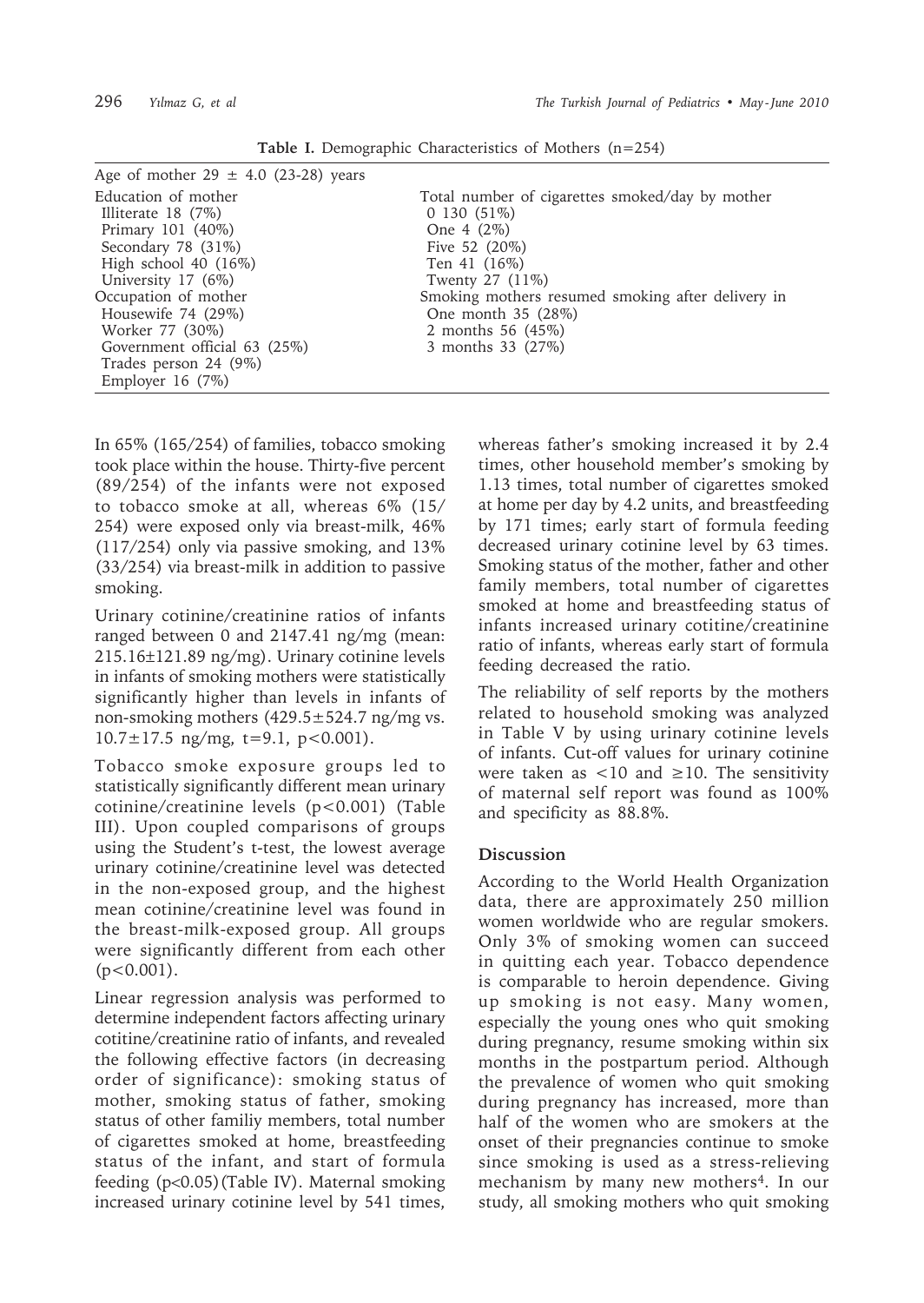|                                     |                           | Smoker           |                  | <b>Statistics</b>           |
|-------------------------------------|---------------------------|------------------|------------------|-----------------------------|
|                                     |                           | Yes              | No.              |                             |
| Only breastfeeding                  | No $(n=121)$              | 41 (34)          | 80 (66)          | Chi-square<br>test,         |
| Beginning of<br>formula feeding     | At birth $(n=40)$         | 16 (40)          | 24 (60)          | $\chi^2$ = 40.6,<br>p<0.001 |
|                                     | $2nd$ month $(n=12)$      | 7(58)            | 5(42)            |                             |
|                                     | $3^{rd}$ month $(n=14)^*$ | 12 (86)          | 2(14)            |                             |
|                                     | $4th$ month $(n=36)^*$    | 31 (86)          | 5(14)            |                             |
|                                     | $5th$ month $(n=31)^*$    | 17 (55)          | 14 (45)          |                             |
| Mean breastfeeding duration (month) |                           | $3.53 \pm 2.49$  | $4.31 \pm 2.41$  | $t = 2.74$<br>$p = 0.007$   |
| Birthweight                         |                           | $3356 \pm 427.1$ | $3560 \pm 204.5$ | $t = 4.88$ .<br>p<0.001     |

**Table II.** Comparisons of Beginning of Formula Feeding, Mean Breastfeeding Durations and Mean Birthweights of Infants of Smoking and Non-Smoking Mothers (Mean±SD) (n=254)

(Numbers in parenthesis are percentages) (\*indicates the group causing statistical significance)

during pregnancy resumed smoking within three months after delivery.

According to the 2003 Demographic and Health Survey of Turkey, the rate of exclusive breastfeeding at six months of age was only 1.8%; however, this rate was found to be 48% in our study population<sup>1</sup>. Nonsmoking mothers breastfed their infants significantly longer than smoking mothers. Additionally, smoking mothers started formula feeding significantly earlier than non-smoking mothers. Our results were compatible with the results of a study by Horta et al.<sup>5</sup> They showed that the probability of exclusive breastfeeding shorter than six months was twice as high for mothers smoking 20 or more cigarettes per day compared to non-smoking mothers. The same authors reported in a meta-analysis that mothers who resumed smoking before three months' postpartum started formula feeding 1.93 times more frequently than non-smokers<sup>6</sup>.

The effect of maternal smoking on breastfeeding is still enigmatic. Early weaning in smoking mothers may be related to both physiological and psychosocial problems. Nicotine in the mother's bloodstream may reduce prolactin. Reduced prolactin inhibits the let-down reflex, which may cause a decrease in milk supply7. However, this hypothesis was not proven by measuring serum prolactin levels in smoking mothers. On the other hand, women who smoke seem to have significantly less motivation to breastfeed. Furthermore, the health care community may not support breastfeeding of smoking mothers because of their belief that nicotine-containing mother's milk would be harmful to the infant.

Urinary cotinine in infants may come from

**Table III.** Comparison of Mean Cotinine/Creatinine Ratios (ng/mg) of Tobacco Smoke Exposure Groups (mean±standard deviation)

| Tobacco smoke exposure groups    | Cotinine/Creatinine ratio (ng/mg) |
|----------------------------------|-----------------------------------|
| None $(n=89)$                    | $1.14 \pm 0.56$                   |
| Breastfeeding $(n=15)$           | $1461.1 \pm 505.26$               |
| Passive $(n=117)$                | $108.93 \pm 63.70$                |
| Breastfeeding + passive $(n=33)$ | $602.66 \pm 244.37$               |
| Variance analysis                | $F = 246$ , $p < 0.001$           |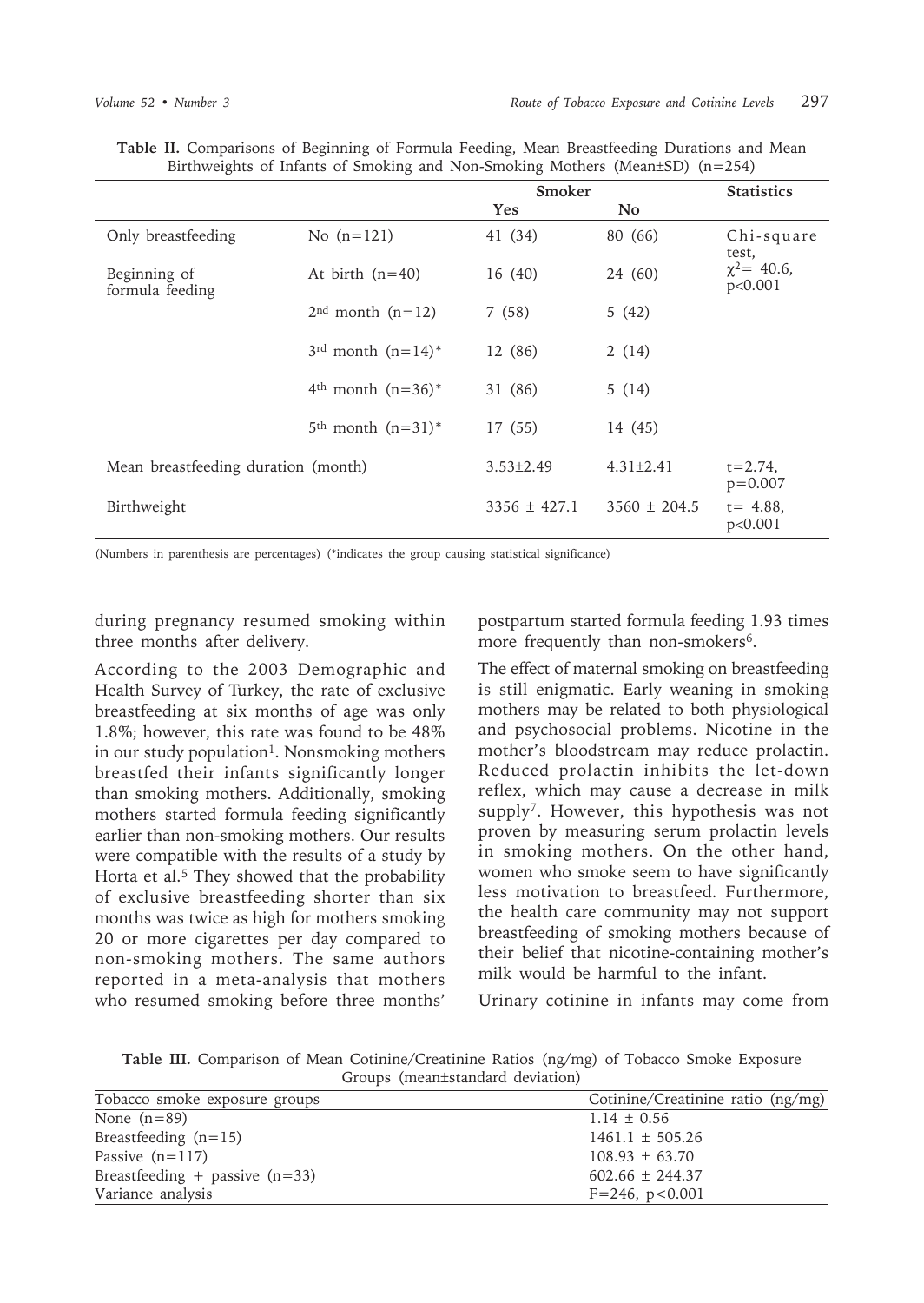|                                           |         | Creathmic Ratio of Imams |        |      |         |                         |
|-------------------------------------------|---------|--------------------------|--------|------|---------|-------------------------|
|                                           | B       | Beta                     |        |      |         | 95% confidence interval |
| Smoking status of mother                  | 540.98  | .603                     | 5.7    | .000 | 354.4   | 727.5                   |
| Smoking status of father                  | 2.368   | 0.518                    | 9.5    | .000 | 1.220   | 3.517                   |
| Smoking status of other family<br>members | 1.13    | 0.166                    | 3.3    | .001 | 0.185   | 2.066                   |
| Total number of cigarettes smoked         |         |                          |        |      |         |                         |
| at home                                   | 4.2     | 0.191                    | 3.1    | .003 | 1.5     | 6.9                     |
| Breastfeeding                             | 170.7   | 0.148                    | 3.2    | .002 | 5.7     | 284.2                   |
| Start of formula feeding (months)         | $-63.3$ | $-.286$                  | $-4.4$ | .000 | $-91.4$ | $-35.2$                 |

|  |  |  | Table IV. Linear Regression Analysis of Independent Factors Affecting Urinary Cotitine/ |  |  |  |
|--|--|--|-----------------------------------------------------------------------------------------|--|--|--|
|  |  |  | Croatining Datio of Infante                                                             |  |  |  |

B value shows how many units the dependent variable changes when independent variable changes 1 unit.

three sources: nicotine inhaled by passive smoking; nicotine ingested with breast-milk; and maternal cotinine ingested with breast-milk and excreted by the infant unchanged. In our study, upon coupled comparisons of groups, the highest mean cotinine/creatinine level was found in the breast-milk-exposed group. Data from our investigation indicate that for infants of smoking mothers, breastfeeding rather than environmental tobacco smoke exposure by direct inhalation is one of the significant determinants of urine cotinine levels of infants. This difference can not be attributed to heavier smoking by breastfeeding mothers, since the number of cigarettes smoked per day was no different between groups.

According to our multivariate analysis results, smoking by the mother, father and any other household member, total number of cigarettes smoked at home per day and breastfeeding significantly increased urinary cotinine levels, whereas early start of formula feeding significantly decreased it independently. Maternal smoking and breastfeeding appear to be the strongest determinants of urinary cotinine level. We demonstrated that tobacco smoke exposure via breast-milk led to 13.4 times more nicotine exposure to the baby

compared to passive exposure. Another finding of our study was that when the smoking mother starts formula feeding, urinary cotinine levels decreased by 63 times. Supporting our findings, Woodward et al.8 demonstrated in their multivariate analysis that breastfeeding was the principal independent determinant of cotinine in infant's urine. The limitation of this study was that they compared only urinary cotinine level, not the urinary cotinine/creatinine ratio, which is a more reliable data in spot urine samples. Luck et al.<sup>9</sup> demonstrated that the significant serum concentrations and urinary excretion rates of nicotine in the breastfed infants of smoking mothers suggested that nursing contributed to the nicotine exposure of these neonates. Becker et al.<sup>10</sup> directly measured breast-milk cotinine and found a mean concentration as high as 495 ng/mg of creatinine, with a range of 347-707.

Mascola et al.<sup>11</sup> found urinary cotinine levels 2to-8-fold higher in all of their smoking exposure categories than in previous reports. They explained this situation by the difference in the sensitivity of methods used to detect urinary cotinine levels, failure to adjust for urine creatinine levels and difference in the smoking rates of different communities. In addition, the

|  |  |  |  |                                                |  | Table V. Reliability of Self Reports by the Mothers Related to Household Smoking |  |
|--|--|--|--|------------------------------------------------|--|----------------------------------------------------------------------------------|--|
|  |  |  |  | Compared to Uringwy Cotining Lavale of Infanta |  |                                                                                  |  |

| Compared to Urinary Cotinine Levels of Infants |                                   |    |     |  |  |  |  |  |
|------------------------------------------------|-----------------------------------|----|-----|--|--|--|--|--|
|                                                | Urinary cotinine/creatinine level |    |     |  |  |  |  |  |
|                                                | $\geq 10$<br><10                  |    |     |  |  |  |  |  |
| Yes                                            |                                   |    |     |  |  |  |  |  |
| Household smoke                                | 156                               | 11 | 167 |  |  |  |  |  |
| N <sub>0</sub>                                 |                                   | 87 | 87  |  |  |  |  |  |
| Total                                          | 156                               | 98 | 254 |  |  |  |  |  |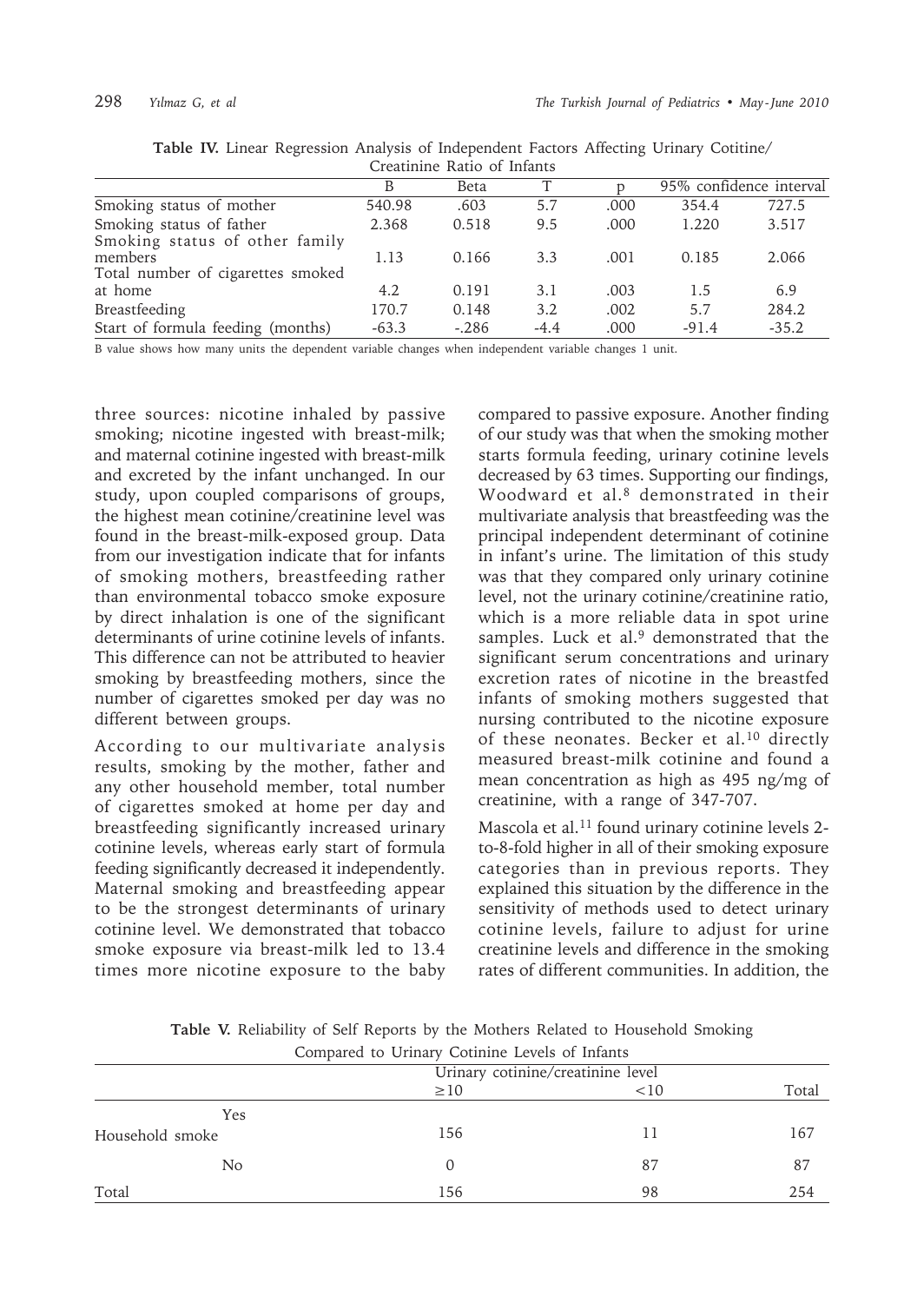average age of their patient group was about 6-8 weeks, in contrast to the homogeneous age group of our study. We examined six-month-old infants, and our average urinary cotinine levels were comparable to other studies. Furthermore, we used a very sensitive method to measure urinary cotinine.

The major concern about the presence of nicotine in mother's milk is whether or not gastrointestinal absorption of this toxin is hazardous to infants. In adults, gastrointestinal absorption of nicotine is reduced possibly because of first-pass elimination effect of the liver. However, in infants, this first-pass effect and absorption could differ from adults. In this stage of life, there is an immaturity in first-pass elimination<sup>12</sup>. In the case of infants, age may be important. Cotinine elimination half-life in neonates is two to three times that in adults, and it is not known whether it is days, weeks or even months before infants develop the capacity to metabolize nicotine fully.

Some studies have shown that inhaled nicotine is more hazardous than ingested nicotine<sup>12</sup>. However, acute nicotine intoxication due to ingested nicotine has been reported9. On the other hand, cotinine is pharmacologically inactive, and it is unlikely that cotinine in breast-milk has any adverse effects on an infant's health. It is only a quantitative indicator of intake of other harmful metabolites $13$ . Further investigations are needed of other harmful toxic substances in mother's milk, including their concentrations and their toxic effects.

We also examined the reliability of the self reports of the mothers since we grouped the infants according to these data. The sensitivity of self reports of the mothers was 100% and specificity was 89%.

The results of our study showed that tobacco exposure by breastfeeding resulted in higher urinary cotinine levels in infants than observed with passive exposure. Thus, even if a smoking mother does not smoke next to her child, she still causes a significant amount of exposure by breastfeeding. Usually, smoking mothers and sometimes healthcare providers think that avoiding passive smoke exposure is enough to prevent the hazardous effects of tobacco smoke exposure. In a previous report of Yılmaz et al.14, which was also evaluated in a metaanalysis by Priest et al.15, it was stated that discussion during short pediatric visits on the effects of smoking on a child's health or on maternal health may result in a significant smoking cessation, smoking location change rate or knowledge change. Thus, it is an important duty of healthcare providers, who know the important effect of tobacco exposure by breastfeeding, to encourage mothers to stop smoking particularly during the breastfeeding period.

In conclusion, tobacco exposure via breastmilk led to 13.4 times greater urinary cotinine levels than passive exposure, which suggests that tobacco exposure by breastfeeding can be more harmful than other routes of exposure. Thus, mothers should be encouraged to stop smoking especially during the breastfeeding period, even if they avoid exposing their infant to passive tobacco smoke. The results of our cross-sectional study are preliminary and should be supported by further prospective studies.

#### **REFERENCES**

- 1. Demographics and Health Survey of Turkey, 2003.
- 2. Bilir N, Güçiz B, Yıldız N. Behaviors and attitudes about cigarette smoking. In: Hacettepe Public Health Foundation Publication, Number 7, Ankara, 1997.
- 3. Cengizlier MR, Misirlioglu ED. Evaluation of risk factors in patients diagnosed with bronchial asthma. Allergol Immunopathol (Madr) 2006; 34: 4-9.
- 4. Labrecque M, Marcoux S, Weber JP, Fabia J, Ferron L. Feeding and urine cotinine values in babies whose mothers smoke. Pediatrics 1989; 83: 93-97.
- 5. Horta BL, Victora CG, Menezes AM, Barros FC. Environmental tobacco smoke and breastfeeding duration. Am J Epidemiol 1997; 146: 128-133.
- 6. Horta BL, Kramer MS, Platt RW. Maternal smoking and the risk of early weaning: a meta-analysis. Am J Public Health 2001; 91: 304-307.
- 7. Amir L. Maternal smoking and reduced duration of breastfeeding: a review of possible mechanisms. Early Hum Dev 2000; 164: 45-67.
- 8. Woodward A, Grgurinovich N, Ryan P. Breast feeding and smoking hygiene: major influences on cotinine in urine of smokers' infants. J Epidemiol Community Health 1986; 40: 309-315.
- 9. Luck W, Nau N. Nicotine and cotinine concentrations in serum and urine of infants exposed via passive smoking or milk from smoking mothers. J Pediatr 1985; 107: 816-820.
- 10. Becker AB, Manfreda J, Ferguson AC, Dimich-Ward H, Watson WT, Chan-Yeung M. Breast-feeding and environmental tobacco smoke exposure. Arch Pediatr Adolesc Med 1999; 153: 689-691.